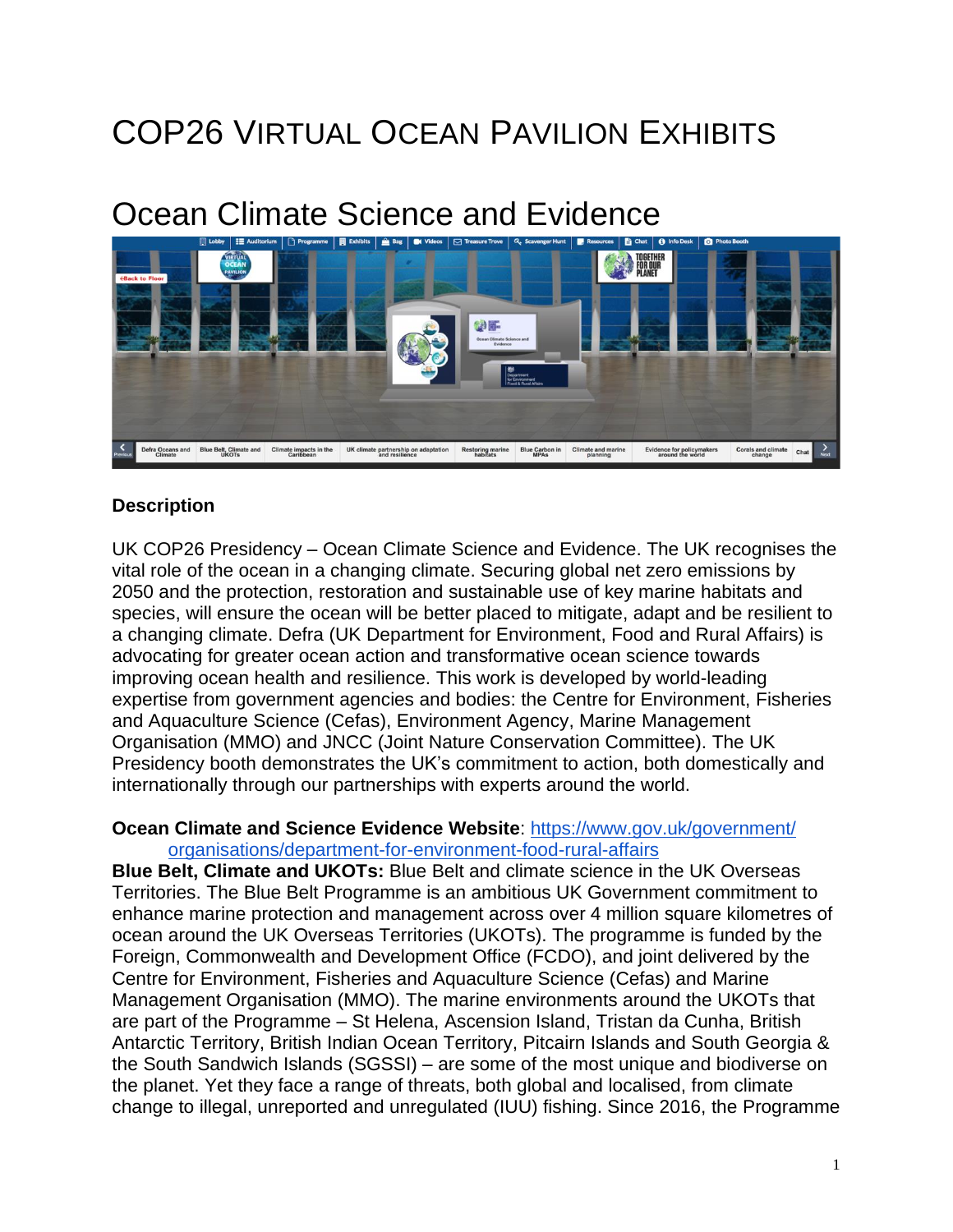has supported the UKOTs to both grow the extent of their marine protected areas and to put in place measures to improve their protection.

All of the UKOTs have now designated Marine Protected Areas (MPA) within their Exclusive Economic Zones. Most recently in November 2020, when the Programme supported Tristan da Cunha to designate the largest Marine Protected Zone in the Atlantic, closing 90% of its waters to fishing and other extractive activities like deep-sea mining. Covering 700,000 square kilometres, the new protected area will conserve key endemic species like sevengill sharks and Tristan albatross.

For more information on the programme and its work on climate change, see the video from Programme Directors Silvana Birchenough (Cefas) and Joanna Stockhill (MMO) below: Blue Belt Programme & Climate Change: <https://youtu.be/dx-mMquT3pM>

For more information on climate science in the UKOTs, please see the below video from Stephanie Martin, Environmental Policy Officer, Tristan Da Cunha: [https://youtu.be/jAYCu4Uo63w.](https://youtu.be/jAYCu4Uo63w)

On the 6th November, COP Nature Day, the United Kingdom Overseas Territories Association (UKOTA) announced the United Kingdom Overseas Territories Climate Change Pledge. The pledge reads: "We, the Governments of the United Kingdom Overseas Territories, are custodians of internationally important habitats which span the globe from the Antarctic to the Caribbean, the South Atlantic to the Indian Ocean. Together with the UK we represent the world's fifth largest marine estate; over 90% of the UK's biodiversity; and are essential to the UK meeting its pledge by 2030 to protect 30% of the world's oceans. Climate change will have a profound impact upon our environments, economies and societies, a failure to act will impact not just us, but our children and all generations to come. To overcome the climate crisis facing our communities we must increase global solidarity and align our actions. As coastal and island communities, our economies rely upon maintaining healthy, sustainable marine and terrestrial environments. We commit to take action to protect our fisheries resources and to conserve and, wherever possible, restore our marine ecosystems and biodiversity. Building on the good work already undertaken by the Overseas Territories, we reaffirm an alliance to take action to tackle the harmful effects of plastic pollution and marine litter, often as a result of other countries which have impacted our shores. Our biodiversity, terrestrial and marine, support not only our wellbeing, but also contribute to our uniqueness, our nature-based fight against climate change and are important to those of us where tourism makes an important contribution to our economies. It is imperative that all nations prioritise their response to prevent further acceleration of human-induced global warming, and collectively commit to developing preventative measures to ensure the surface temperature does not exceed an increase of 1.5C. We, as individual Territories, pledge to work with the UK Government to develop Territoryled actions that tackle the specific challenges climate changes poses for each of us, to use our oceans and natural resources sustainably, for the benefit of current and future generations, and to take action to protect and restore our biodiversity.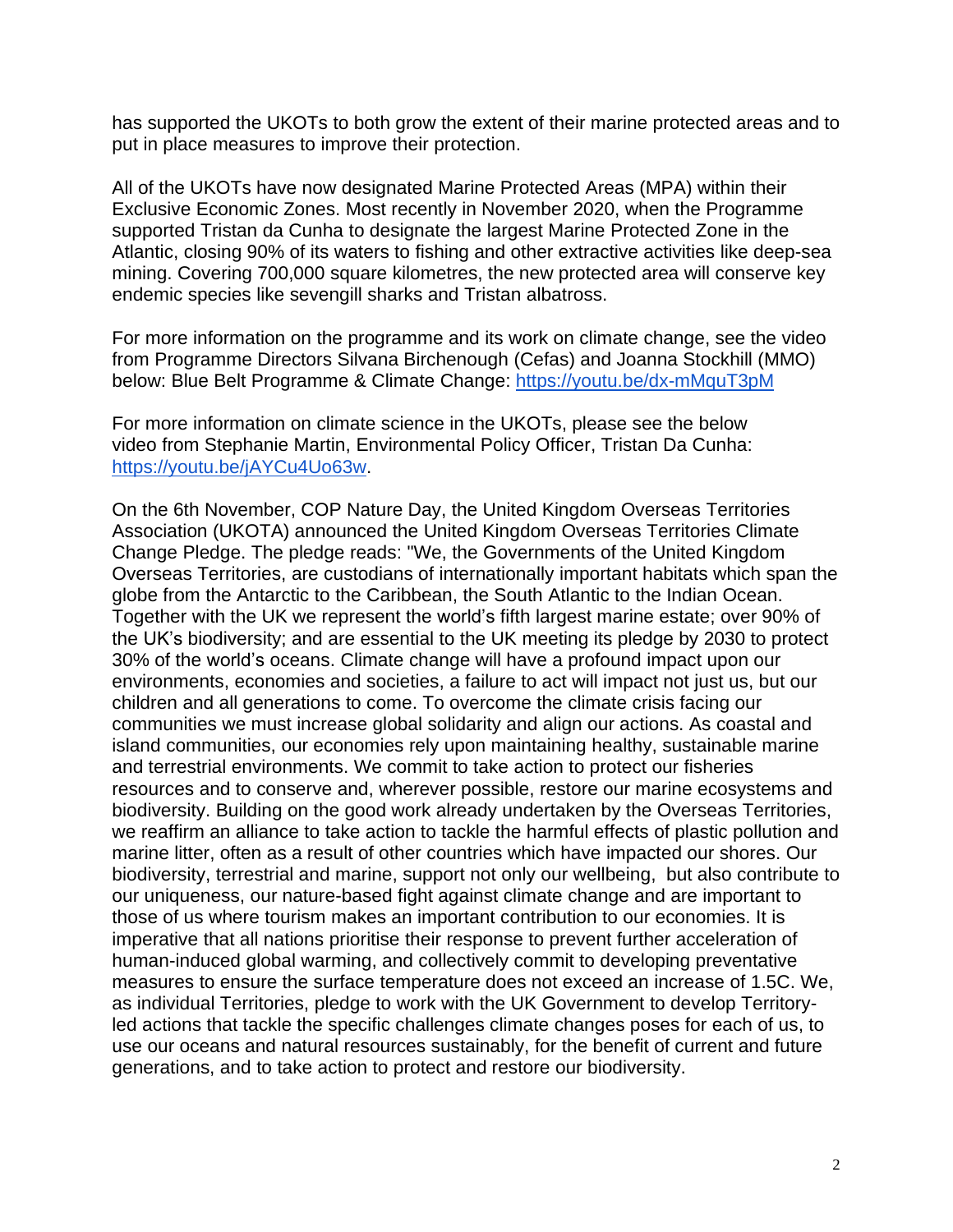As Overseas Territories we pledge to work with others in a spirit of cooperation to secure meaningful outcomes from COP26 that will make a tangible difference in tackling the impacts of climate change in our territories."

You can watch the video from UKOTA on their vision for healthy oceans below: [https://vimeo.com/642648863?embedded=true&source=video\\_title&owner=4167](https://vimeo.com/642648863?embedded=true&source=video_title&owner=4167360) [360](https://vimeo.com/642648863?embedded=true&source=video_title&owner=4167360)

Additional information: For more information on the programme, The Blue Belt [Annual](https://assets.publishing.service.gov.uk/government/uploads/system/uploads/attachment_data/file/991732/MW1196_Blue_Belt_annual_report_2021_Final_AC.pdf) [report,](https://assets.publishing.service.gov.uk/government/uploads/system/uploads/attachment_data/file/991732/MW1196_Blue_Belt_annual_report_2021_Final_AC.pdf) gives an overview of the Programme and dedicated work across UKOTS. To see the report click here: Blue Belt [Annual](https://assets.publishing.service.gov.uk/government/uploads/system/uploads/attachment_data/file/991732/MW1196_Blue_Belt_annual_report_2021_Final_AC.pdf) Report 2021.Blue Belt scientists are working with Blue Abacus and the UK Overseas Territories (UKOTs) on an international underwater camera network that aims to increase our knowledge of and support the protection of wildlife and biodiversity around the UKOTs. The Global Ocean Wildlife Analysis Network, which is part of the Blue Belt [programme](https://www.gov.uk/government/publications/the-blue-belt-programme) will help provide the evidence needed to monitor and sustainably manage the UKOTs significant marine areas across the Atlantic, Indian, Pacific and Southern Oceans. For more information, see the following link: Global Ocean Wildlife Analysis [Network.](https://marinescience.blog.gov.uk/2021/04/03/pulling-back-the-blue-curtain-in-the-uk-overseas-territories/) The Blue Belt Programme produced the [CoRAL](https://assets.publishing.service.gov.uk/government/uploads/system/uploads/attachment_data/file/977846/CEFAS_Blue_Belt_climate_change_impact_on_corals_report_card_for_BIOT_and_Pitcairn.pdf) report card detailing climate change impacts on corals in BIOT and Pitcairn. To see the report click here: [CoRAL](https://assets.publishing.service.gov.uk/government/uploads/system/uploads/attachment_data/file/977846/CEFAS_Blue_Belt_climate_change_impact_on_corals_report_card_for_BIOT_and_Pitcairn.pdf) report card.

**Climate impacts in the Caribbean: UK climate partnership on adaptation and resilience**: Marine Climate Change Impacts Partnership [\(MCCIP\)](http://www.mccip.org.uk/). Since 2005, The UK Marine Climate Change Impacts Partnership (MCCIP) has brought together scientists, government, its agencies and NGOs to provide [impartial](https://www.sciencedirect.com/science/article/pii/S1462901117307979) coordinated advice on [UK](https://www.mccip.org.uk/all-uk) climate change impacts and [adaptation.R](https://www.mccip.org.uk/all-uk)ecent work includes a [UKOTs](https://www.mccip.org.uk/uk-overseas-territories) report card, [infographic,](https://www.mccip.org.uk/sites/default/files/2021-08/mccip-a3-map-v6.pdf) launch and debate and [Parliamentarian](https://issuu.com/theparliamentarian/docs/parl2021iss3finalsingle/46) article.The video introducing the MCCIP UKOT report card can be watched below: [https://youtu.be/jc\\_n97ytn\\_0.](https://youtu.be/jc_n97ytn_0) The scientific discussion can likewise be viewed below: https://youtu.be/8KVQDLIIT4s.

**Restoring marine habitats:** Restoring Meadows, Marsh and Reef (ReMeMaRe) around English coasts and beyond. "Restoring Meadows Marshes and Reefs (ReMeMaRe)" (pronounced re-memory), is an ambitious restoration initiative with a vision for restored estuarine and coastal habitats that benefit people and nature. The mission is to restore at least 15% of seagrass meadow, saltmarsh and native oyster reef habitats along the English coast by 2043, which fits into the 25 Year Environment Plan (25YEP) time frame. By reversing centuries of environmental decline and restoring these precious estuarine and coastal habitats and the ecosystem services that they provide, the initiative hopes to better connect society with the natural world and make coastal communities more resilient to the impacts associated with climate change and the continued loss of biodiversity, whilst providing social, environmental and economic benefits. Comprised of a growing partnership of over 21 governmental, environmental and academic organisations, the initiative is combining our collective resource and expertise to provide national leadership and joined-up, strategic planning to support restoration projects all around our shores. The initiative has already produced a suite or habitat restoration handbooks that provide guidance to support practical delivery, as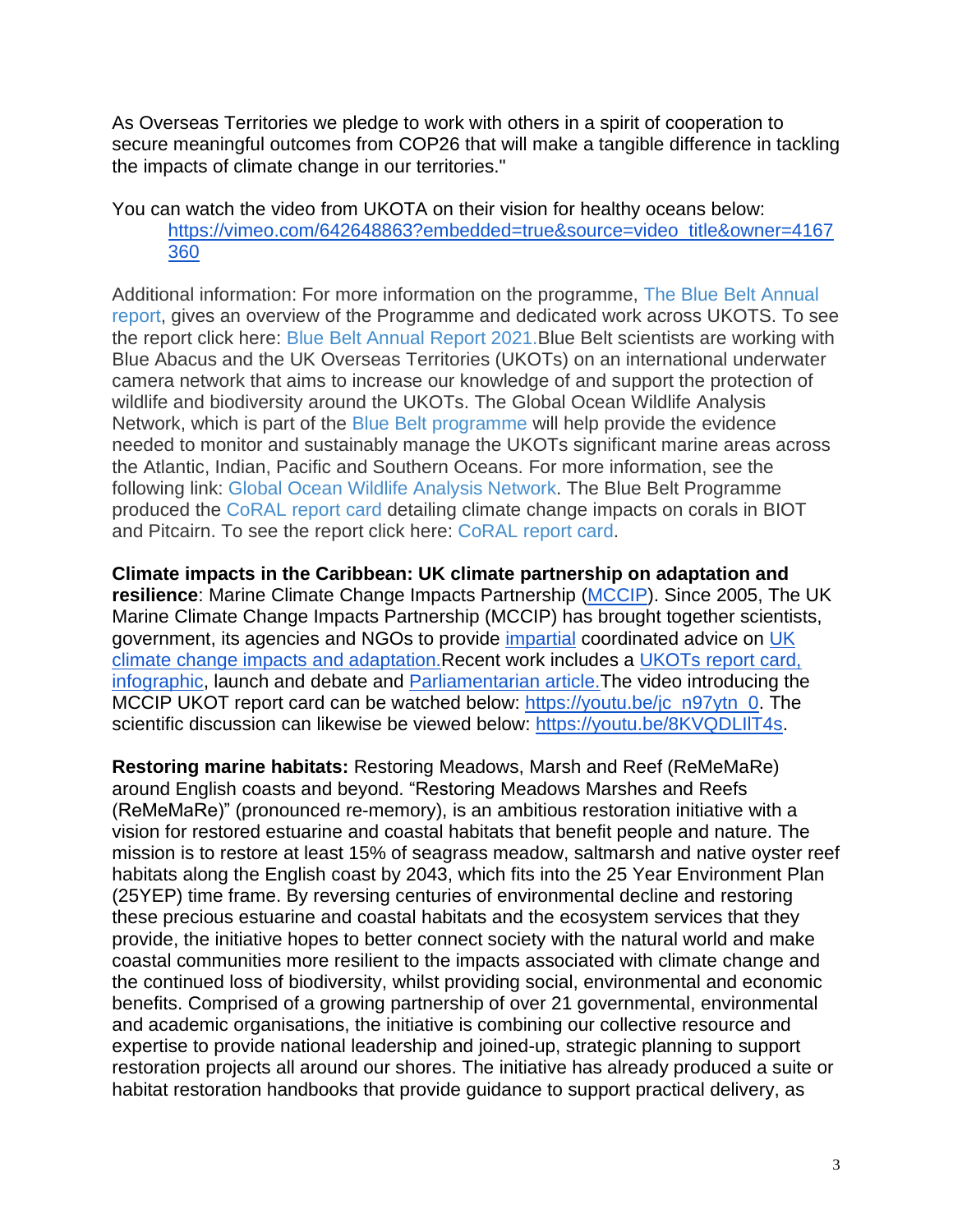well as a series of restoration potential maps [\(https://theriverstrust.maps.arcgis.com](https://theriverstrust.maps.arcgis.com/apps/webappviewer/index.html?id=d5a3fcd28b9c4cde9caf894cbc690e4a) [/apps/webappviewer/index.html?id=d5a3fcd28b9c4cde9caf894cbc690e4a\)](https://theriverstrust.maps.arcgis.com/apps/webappviewer/index.html?id=d5a3fcd28b9c4cde9caf894cbc690e4a) that provide an indication as to where the restoration of each habitat may have the greatest societal benefit. These tools aim to support the development of local habitat restoration plans and place-based delivery. Moving forward, the partnership aims to develop a National Action Plan that will clearly identify the actions and core deliverables at the national level that will further enable the delivery and upscaling of estuarine and coastal habitat restoration. <https://youtu.be/Uc2GJJpBZYY> (Restoring Meadows, Marsh and Reef around English coasts and beyond). Link to the European Native Oyster Habitat Restoration Handbook UK and Ireland (now available): [https://noraeurope.eu/wp](https://noraeurope.eu/wp-content/uploads/other-publications/European-Native-Oyster-Habitat-Restoration-Handbook.pdf)[content/uploads/other-publications/European-Native-Oyster-Habitat-Restoration-](https://noraeurope.eu/wp-content/uploads/other-publications/European-Native-Oyster-Habitat-Restoration-Handbook.pdf)[Handbook.pdf.](https://noraeurope.eu/wp-content/uploads/other-publications/European-Native-Oyster-Habitat-Restoration-Handbook.pdf)

Links to the suite of restoration handbooks (links will go live on 5th November):

- Saltmarsh: [https://catchmentbasedapproach.org/learn/saltmarsh-restoration](https://eur03.safelinks.protection.outlook.com/?url=https%253A%252F%252Fcatchmentbasedapproach.org%252Flearn%252Fsaltmarsh-restoration-handbook%252F&data=04%257C01%257Ceve.leegwater%2540environment-agency.gov.uk%257C4380d8fe36524c3b02cb08d997d2de62%257C770a245002274c6290c74e38537f1102%257C0%257C0%257C637707754208900521%257CUnknown%257CTWFpbGZsb3d8eyJWIjoiMC4wLjAwMDAiLCJQIjoiV2luMzIiLCJBTiI6Ik1haWwiLCJXVCI6Mn0%253D%257C1000&sdata=%252F42Crg6miCdHlOnoLTlGJB8g67Ls1JHKsf67u1Yqtb0%253D&reserved=0)[handbook/](https://eur03.safelinks.protection.outlook.com/?url=https%253A%252F%252Fcatchmentbasedapproach.org%252Flearn%252Fsaltmarsh-restoration-handbook%252F&data=04%257C01%257Ceve.leegwater%2540environment-agency.gov.uk%257C4380d8fe36524c3b02cb08d997d2de62%257C770a245002274c6290c74e38537f1102%257C0%257C0%257C637707754208900521%257CUnknown%257CTWFpbGZsb3d8eyJWIjoiMC4wLjAwMDAiLCJQIjoiV2luMzIiLCJBTiI6Ik1haWwiLCJXVCI6Mn0%253D%257C1000&sdata=%252F42Crg6miCdHlOnoLTlGJB8g67Ls1JHKsf67u1Yqtb0%253D&reserved=0)
- Seagrass: [https://catchmentbasedapproach.org/learn/seagrass-restoration](https://eur03.safelinks.protection.outlook.com/?url=https%253A%252F%252Fcatchmentbasedapproach.org%252Flearn%252Fseagrass-restoration-handbook%252F&data=04%257C01%257Ceve.leegwater%2540environment-agency.gov.uk%257C4380d8fe36524c3b02cb08d997d2de62%257C770a245002274c6290c74e38537f1102%257C0%257C0%257C637707754208910457%257CUnknown%257CTWFpbGZsb3d8eyJWIjoiMC4wLjAwMDAiLCJQIjoiV2luMzIiLCJBTiI6Ik1haWwiLCJXVCI6Mn0%253D%257C1000&sdata=AwX5EKgcWu1duomvuaEz3zSc%252FNy1EIavoUeZ8VLUF4A%253D&reserved=0)[handbook/](https://eur03.safelinks.protection.outlook.com/?url=https%253A%252F%252Fcatchmentbasedapproach.org%252Flearn%252Fseagrass-restoration-handbook%252F&data=04%257C01%257Ceve.leegwater%2540environment-agency.gov.uk%257C4380d8fe36524c3b02cb08d997d2de62%257C770a245002274c6290c74e38537f1102%257C0%257C0%257C637707754208910457%257CUnknown%257CTWFpbGZsb3d8eyJWIjoiMC4wLjAwMDAiLCJQIjoiV2luMzIiLCJBTiI6Ik1haWwiLCJXVCI6Mn0%253D%257C1000&sdata=AwX5EKgcWu1duomvuaEz3zSc%252FNy1EIavoUeZ8VLUF4A%253D&reserved=0)
- Dredged Sediments: [https://catchmentbasedapproach.org/learn/restoring](https://eur03.safelinks.protection.outlook.com/?url=https%253A%252F%252Fcatchmentbasedapproach.org%252Flearn%252Frestoring-estuarine-and-coastal-habitats-with-dredged-sediment%252F&data=04%257C01%257Ceve.leegwater%2540environment-agency.gov.uk%257C4380d8fe36524c3b02cb08d997d2de62%257C770a245002274c6290c74e38537f1102%257C0%257C0%257C637707754208910457%257CUnknown%257CTWFpbGZsb3d8eyJWIjoiMC4wLjAwMDAiLCJQIjoiV2luMzIiLCJBTiI6Ik1haWwiLCJXVCI6Mn0%253D%257C1000&sdata=iKa1QqJI8OBsuk006zuAvEOc4%252FpbuCZKFv0TsOe6yvE%253D&reserved=0)[estuarine-and-coastal-habitats-with-dredged-sediment/](https://eur03.safelinks.protection.outlook.com/?url=https%253A%252F%252Fcatchmentbasedapproach.org%252Flearn%252Frestoring-estuarine-and-coastal-habitats-with-dredged-sediment%252F&data=04%257C01%257Ceve.leegwater%2540environment-agency.gov.uk%257C4380d8fe36524c3b02cb08d997d2de62%257C770a245002274c6290c74e38537f1102%257C0%257C0%257C637707754208910457%257CUnknown%257CTWFpbGZsb3d8eyJWIjoiMC4wLjAwMDAiLCJQIjoiV2luMzIiLCJBTiI6Ik1haWwiLCJXVCI6Mn0%253D%257C1000&sdata=iKa1QqJI8OBsuk006zuAvEOc4%252FpbuCZKFv0TsOe6yvE%253D&reserved=0)

**Blue Carbon in MPAs:** Developing the evidence base for Climate Smart MPA planning in the UK. In the UK a variety of evidence projects have been undertaken to improve our understanding of the role of MPAs in climate change mitigation. This case study explains the process followed to build the evidence base and how this has subsequently been used to support Climate Smart MPA planning-- <https://youtu.be/Qn3JvnyZoAA>

Understanding the role of marine biodiversity in support climate change mitigation

- The literature review
- The two climate services of carbon sequestration and coastal protection
- The resulting blue carbon habitat types

The extent to which blue carbon habitats are already considered protected within the MPA network

- Examining how blue carbon habitats correlate to the protected features of MPAs across the UK
- Producing statistics on this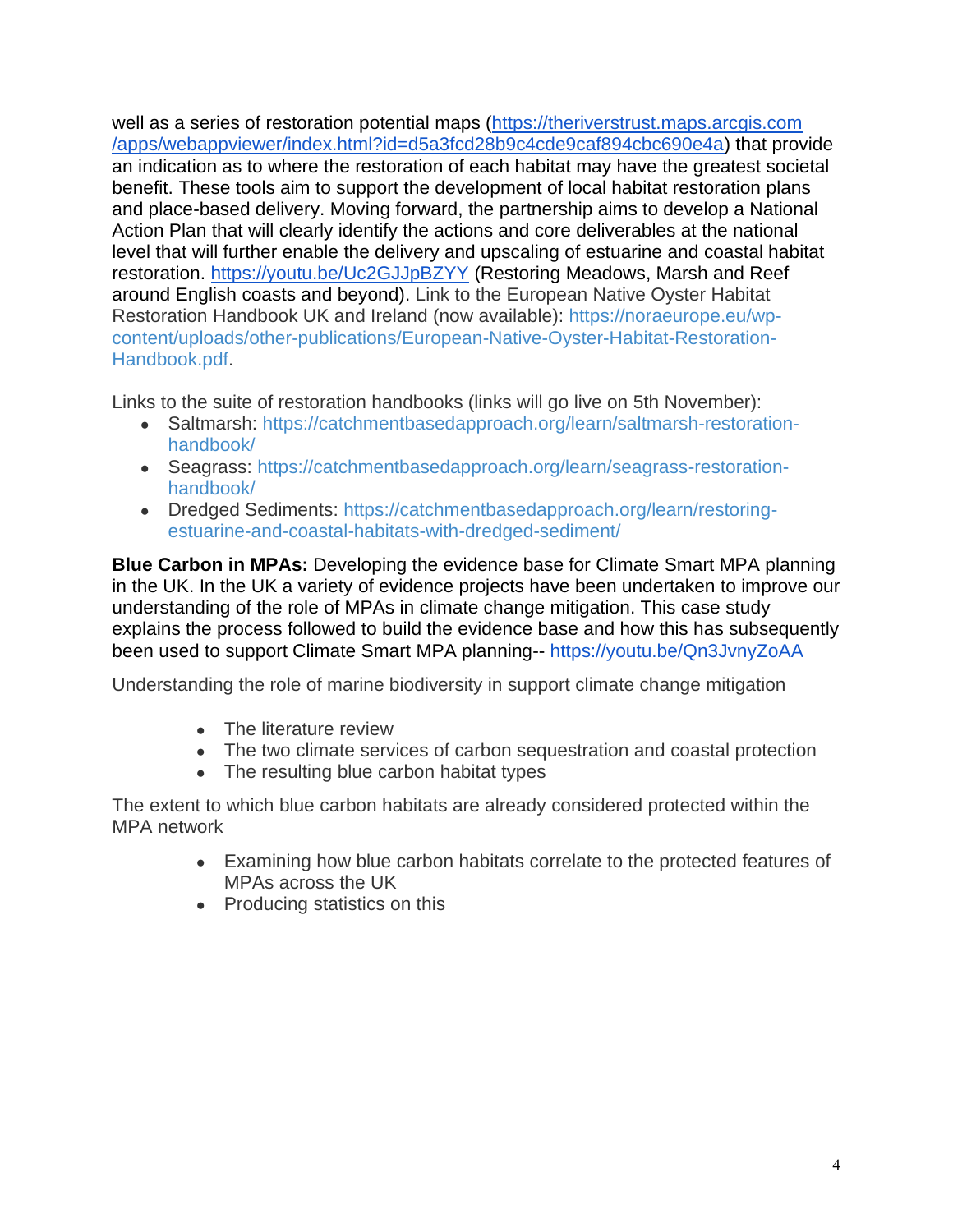

The extent to which MPA protected features may be impacted by the effects of climate change

- Establishing a list of pressures associated with climate change
- Determining how the protected features of MPAs may respond to the pressures associated with climate change
- Bringing this all together to support decision making (the MPA report [cards\)](https://hub.jncc.gov.uk/assets/55eabab3-72ea-4cec-97c4-5a9573ab9fa7). Establishing the relative importance of areas of the UK seabed for blue carbon
- Different habitat types have different stocks and fluxes of blue carbon and therefore different levels of efficiency in supporting the sequestration and storage of blue carbon
- Use initial relative importance findings to support the start of identifying areas for stricter protection in English waters as part of the Highly Protected Marine Areas Project. Further work--
- Impacts of human activities on blue carbon storage and sequestration services
- Further direct evidence collection to support understanding of blue carbon stocks and fluxes on the UK seabed
- Advancing our understanding of the role of deep-sea marine ecosystems in supporting climate change mitigation

The Climate Smart MPAs project aimed to improve understanding of the role of MPA protected features in climate change mitigation and adaptation and identify those most at risk of the effects of climate change.The project undertook a rapid literature assessment to investigate the provision of climate change related ecosystem services by MPA protected features and developed statistics on the climate related ecosystem services provided by the MPA network within English inshore and offshore and Northern Irish offshore waters. Of the MPA features investigated nine habitat types provide carbon sequestration as an ecosystem service. These habitat types range from coastal,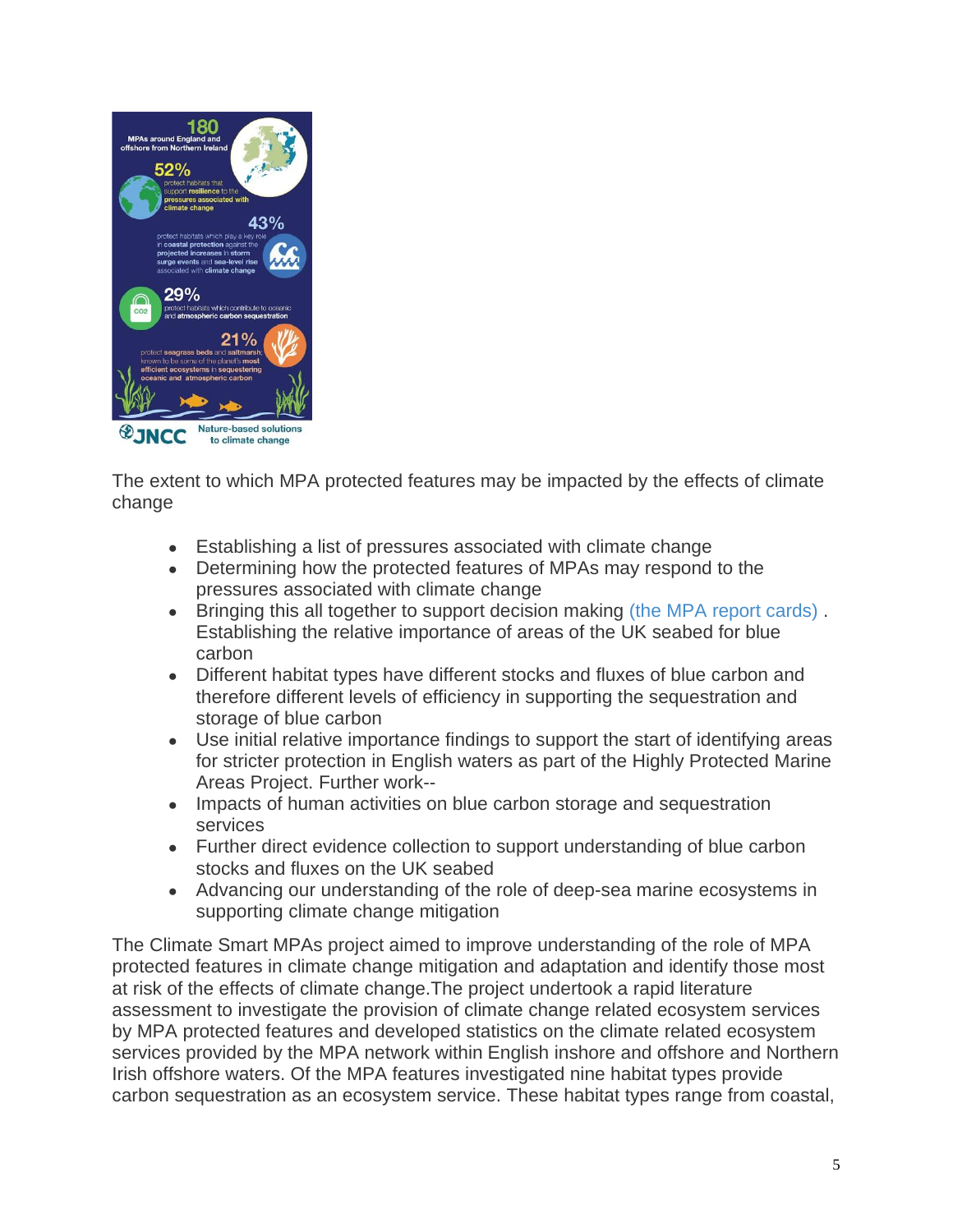such as saltmarshes and seagrass beds, through offshore habitats such as deep-sea mud. Sensitivity assessments were undertaken for 36 high priority biotopes (habitats with their characteristic species) related to specific MPA features, to four climate change pressures: ocean acidification, ocean warming, marine heatwaves and sea-level rise, and against medium and high emission scenario benchmarks. The Sensitivity Assessments are publicly accessible on the Marine Life [Information](https://www.marlin.ac.uk/habitats/az) Network (MarLIN) website. Infographic displaying statistics of the number of MPAs that provide climate change related ecosystem services [here.](https://jncc.gov.uk/media/3856/final-apr2020-mpa-cc-infographic-withmap_resized.jpg) Improvements to the evidence base developed through this project were used to develop example climate [profiles](https://hub.jncc.gov.uk/assets/55eabab3-72ea-4cec-97c4-5a9573ab9fa7) for two case study MPAs: The Canyons and Studland Bay Marine Conservation Zones (MCZs). The climate profiles tested an approach for presenting the developing evidence base on climate pressures, feature sensitivity and climate change mitigation and adaptation services at a MPA site level. This work highlighted the complexity of assimilating and presenting climate pressure and sensitivity information at a site level in a way that is accessible to a wide range of stakeholders. This project provides a methodology for undertaking climate change sensitivity assessments, identifying MPA features at highest risk from climate change and identifying the role of MPA features in climate change adaptation and mitigation. More information on this project is available [here.](https://jncc.gov.uk/our-work/climate-smart-mpas/) Building technical capacity and supporting new approaches to nature conservation JNCC is working with our partners in the UK Overseas Territories and globally (e.g., Chile, Namibia, South Africa, Colombia, Costa Rica, Belize, Maldives), to build technical capacity and support the implementation of new and innovative approaches to nature conservation. A priority area of work has been supporting Governments and communities in making the best use of nature conservation and nature-based solutions to build resilience against climate change and natural disasters. We are working particularly closely with the UK Overseas Territories on disaster and environmental resilience which involves:

- Modelling climate and disaster risks and opportunities for improved environmental resilience
- Valuation and assessment of natural capital and ecosystem services such as coastal protection services
- Developing and providing products that use the latest in technology to provide data to enhance the evidence base to support decision-making
- Identifying evidence gaps and targeted areas for deployment of nature-based solutions
- Mapping and monitoring biodiverse and at-risk habitats e.g. coral reefs and mangroves

Natural capital approaches, such as land use risk assessments, models, valuation, and planning, have been central to this work. These approaches can help identify natural capital assets such as mangroves and coral reefs that perform crucial functions in protecting communities and livelihoods from natural disasters. Alongside this, we are increasingly taking a 'Ridge to Reef' approach, using models and employing the skills of our experts in Earth Observation to understand the impact of land use changes on whole catchments and coastal environments, informing planning and decision-making to avert flooding impacts. New programmes of work across the organisation are bringing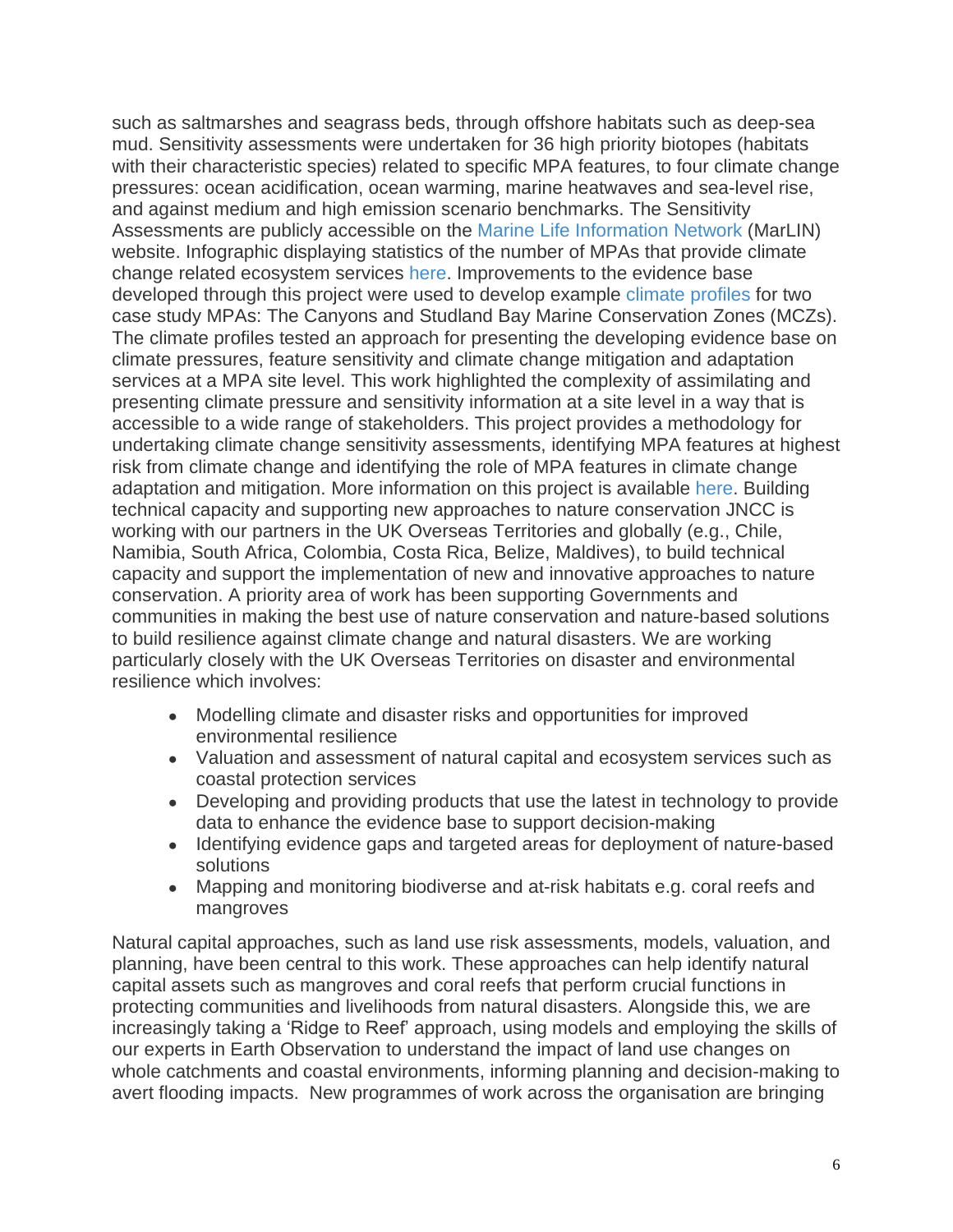together experts in pollution, land use and marine management, species and habitat monitoring and assessment, modelling and Earth Observation to help to provide holistic and innovative solutions. Knowledge exchange, growing technical capabilities and building a shared understanding of the issues and potential solutions across all partners are central to our approach. We prioritise a high level of engagement with senior decision-makers, local communities and businesses to maximise the effectiveness of projects through participatory, collaborative consensus-building processes. <https://youtu.be/OIu0hC6Qh8w> (UK Overseas Territories).

For more information: JNCC Nature News (Summer 2021) – disaster resilience, natural capital and coral reef health:

[https://issuu.com/jncc\\_uk/docs/nature\\_news\\_summer2021?fr=sYjA5MTg2NzMzNw.](https://issuu.com/jncc_uk/docs/nature_news_summer2021?fr=sYjA5MTg2NzMzNw) JNCC Nature News (Autumn/Winter 2020) - Ridge to Reef: [https://issuu.com](https://issuu.com/jncc_uk/docs/nature_news_autumn_winter2020) [/jncc\\_uk/docs/nature\\_news\\_autumn\\_winter2020.](https://issuu.com/jncc_uk/docs/nature_news_autumn_winter2020) Natural Capital in the UK Overseas Territories - <https://jncc.gov.uk/our-work/natural-capital-in-the-overseas-territories/> Our work in the UK Overseas Territories- [https://jncc.gov.uk/our-role](https://jncc.gov.uk/our-role/the-uks-overseas-territories/) /the-uks-overseas[territories/.](https://jncc.gov.uk/our-role/the-uks-overseas-territories/)

**Climate and marine planning:** Marine Plans are an essential tool for ensuring an integrated approach to the sustainable use of England's seas, transforming how we undertake developments whilst protecting and restoring precious ecosystems now and for the benefit of future generations. Here, the Marine Management Organisation talks about how Marine Plans are playing an important role in supporting action on different aspects of climate change including to mitigate impacts, take a joined up approach across different sectors, support nature based-solutions and help build resilience in the marine environment. Marine Plans - Supporting action on climate change: [https://youtu.be/PkBZWgAJr6Y.](https://youtu.be/PkBZWgAJr6Y) For more information go to

<https://www.gov.uk/government/collections/marine-planning-in-england> or to view the interactive service go to Explore marine plans - GOV.UK [\(www.gov.uk\)](http://www.gov.uk/). Contact: [info@marinemanagement.org.uk.](mailto:info@marinemanagement.org.uk)

**Evidence for policymakers around the world:** Designing evidence summaries to inform policy -- With ever increasing amounts of data being collected, complexity of technical analyses made, numbers of scientific papers published, and diversity of objectives supported it is important for policymakers, scientists and advisors to keep sharing information. Increasingly, many research groups are producing more targeted outputs to complement traditional papers, summarising and highlighting their evidence and collaborating with the stakeholders that need to use the information to identify the best ways to communicate it. Below is a collection of different initiatives and products from around the world all working in different ways across the boundaries between policy and marine climate science to help support decision making: [https://sway.office.com/CwWG](https://sway.office.com/CwWGUpsFeyWKfPWY?ref=Link) UpsFeyWKfPWY?ref=Link.

**Corals and climate change:** *'Corals and climate change; [addressing](https://youtu.be/5McAWovwJ6w?t=7382%2520) threats through global, national, and local [approaches](https://youtu.be/5McAWovwJ6w?t=7382%2520)*' highlighted the importance of coral reefs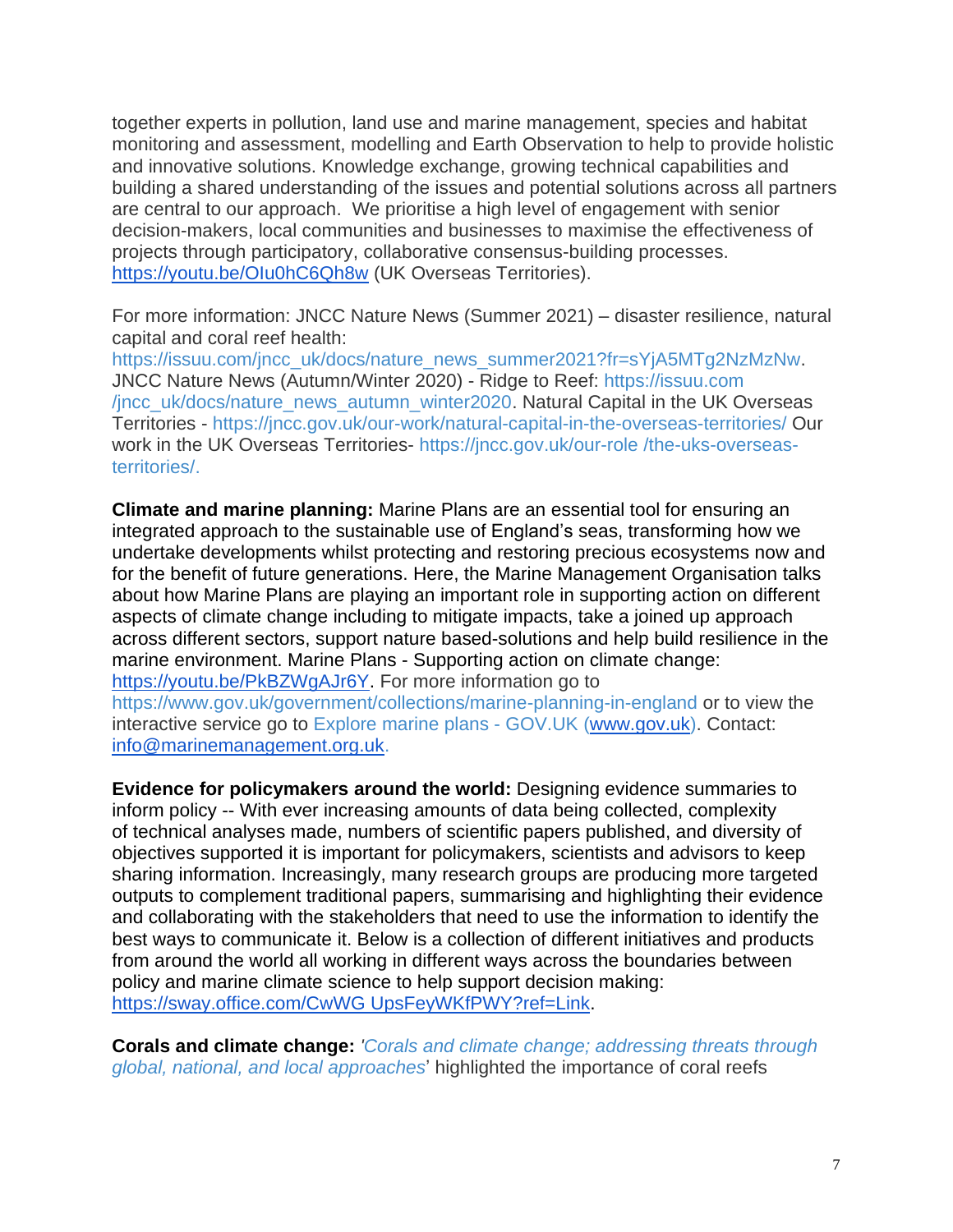and the impact that joint threats of climate change and unsustainable human activity are having on reefs, the local communities that depend on them, and by extension, the global population. It delivered the message, at this key juncture for the future of humanity, that ambitious action to stop and reverse climate change is of vital importance. The event began at the global level, with a visual presentation of what will happen to coral reefs and the communities and wildlife that depend on them under different warming scenarios, and how reefs are important for everyone, including those not living nearby. We highlighted key findings from the Sixth GCRMN Status of Coral Reefs of the World: 2020 report, the first global status of coral reefs since 2008. We will then progress to a national level, focusing on tools such as the Allen Coral Atlas, the process of creating it, and how it enables data-driven decision making for countries to meet their marine conservation goals. At the local level, we explored real-life case studies from the Atlantic, South Pacific and the Western Indian Ocean. We also heared about the importance of reefs to coastal communities, and the innovative management methods that are being used to increase their resilience and protect them against a myriad of threats. The event concluded that, although the threats facing coral reefs are extremely serious and there is a crucial need for global action to halt temperature rise, there is hope in that corals are incredibly resilient organisms – if we just give them a chance. To watch a replay of the event, see below: <https://youtu.be/5McAWovwJ6w>

## **Videos**

- 1. The impact of future climate change on Undulate ray in the UK: <https://youtu.be/CjdnUvognjI>
- 2. The impact of future climate change on Native Oysters in the UK: <https://youtu.be/vdd6mowOrxw>
- 3. The impact of future climate change on Sandeelsin the UK: <https://youtu.be/sdw5GV4yFoU>
- 4. The impact of future climate change on Undulate ray in the UK: <https://youtu.be/LXvdcSpdjn4>
- 5. Restoring Meadows, Marsh and Reef (ReMeMaRe) around English coasts and beyond - Environment Agency: <https://www.youtube.com/watch?v=Uc2GJJpBZYY>
- 6. UK Overseas Territories Disaster Resilience: <https://www.youtube.com/watch?v=OIu0hC6Qh8w>
- 7. Corals and climate change; addressing threats through global, national, and local approaches, Commonwealth Pavilion, 4th November: <https://www.youtube.com/watch?v=5McAWovwJ6w&t=7382s>
- 8. A Vision For Healthy Oceans UKOTA: <https://vimeo.com/642648863>

## **Documents**

1. Assessing the sensitivity of The Canyons MPA to climate change pressures: [https://vepimg.b8cdn.com/uploads/vjfnew/6281/content/docs/1635590020poster](https://vepimg.b8cdn.com/uploads/vjfnew/6281/content/docs/1635590020poster-last-ellen-pdf1635590020.pdf)[last-ellen-pdf1635590020.pdf](https://vepimg.b8cdn.com/uploads/vjfnew/6281/content/docs/1635590020poster-last-ellen-pdf1635590020.pdf)